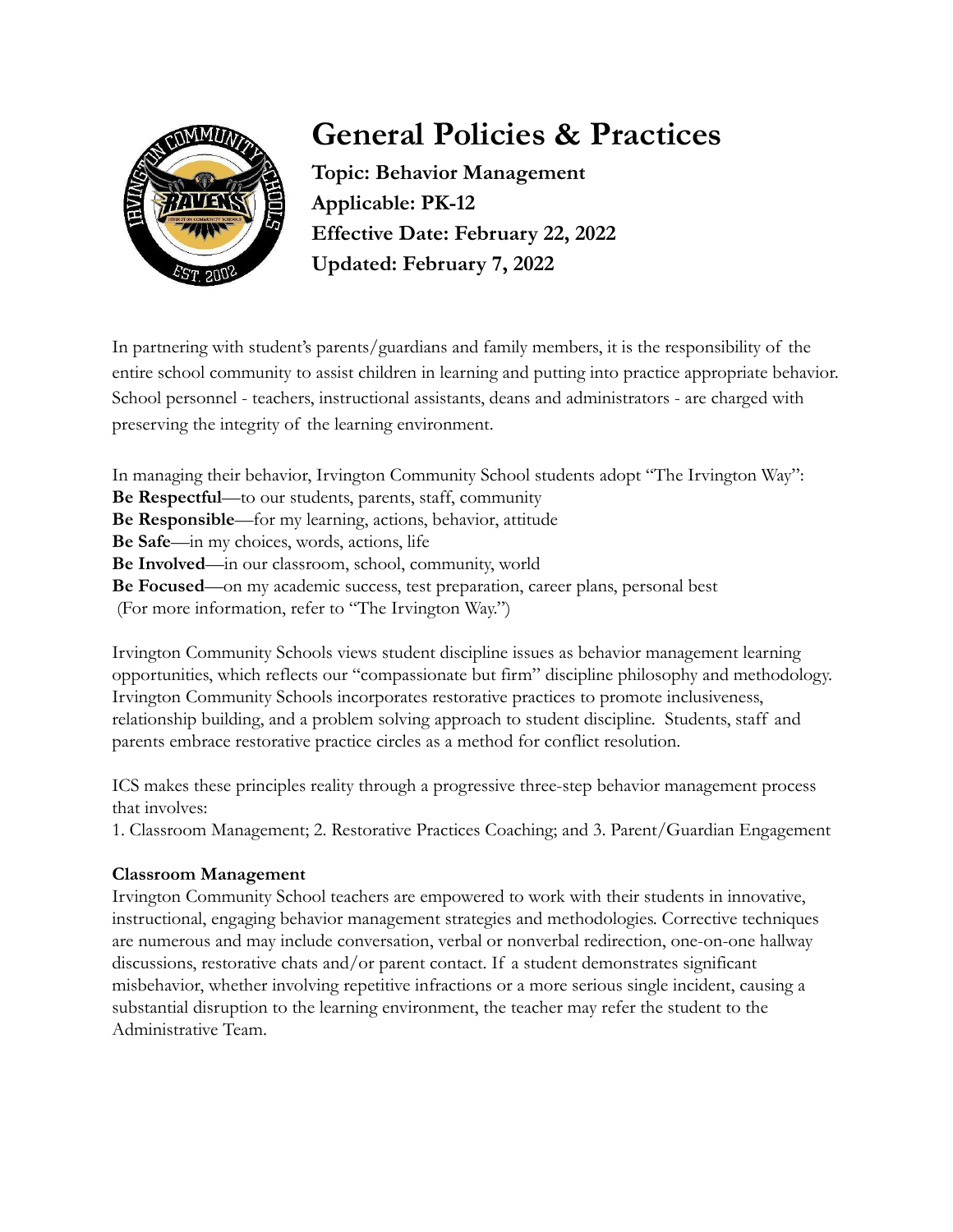#### **Restorative Practices Coaching**

Irvington Community School Administrative Teams work with students to help them understand their behavior and the negative implications through restorative practices – how it impacts themselves and others. Restorative practices engage students in the following: chats, circles, reflective writing, and apologies. Restorative practices also focus on continued reconciliation. Once restorative practices have been exhausted, in incidents that warrant punitive consequences, or when school safety is compromised, Irvington Community Administrators will refer to the Irvington Community Schools behavior matrix for appropriate consequences. Appropriate consequences, included but not limited to, in school suspension, lunch detention, community service, loss of privileges, out of school suspension, or expulsion.

#### **Parent/Guardian Engagement**

What most distinguishes our behavior management methodology is our frequent communication with parents, informing them by phone calls, texts, and in-person of their students' progress towards consistently demonstrating appropriate school behavior, measures being taken, and progress being made. By partnering with parents/guardians and teachers, Irvington Community Schools Administrative Teams implement corrective behavior that stands the best chance of succeeding in encouraging students to grow in character, maximize their educational experience, and evolve into upstanding citizens.

## **The following Suspension and Expulsion Procedures are adopted using the Indiana Compilation of School Discipline Laws and Regulations.**

#### **Suspension Procedure**

Irvington Community School leadership teams will determine if a student's action warrants an out of school suspension.

- 1. **Incident Review:** A discussion among members of the administrative team will be held prior to the suspension of any student.
- 2. **Parent Notification:** After the decision to suspend a student has been determined by the school administrative team, the parent/guardian of the suspended student will be notified of the misconduct, length of suspension, and any other corrective actions taken.
- 3. **Reintegration Support Meeting:** The student and parent/guardian may be required to participate in a reintegration support meeting with the involved Administrator(s). If determined that a behavior contract is warranted, the behavior contracts will be introduced, stating that further misbehavior will result in progressive disciplinary action.